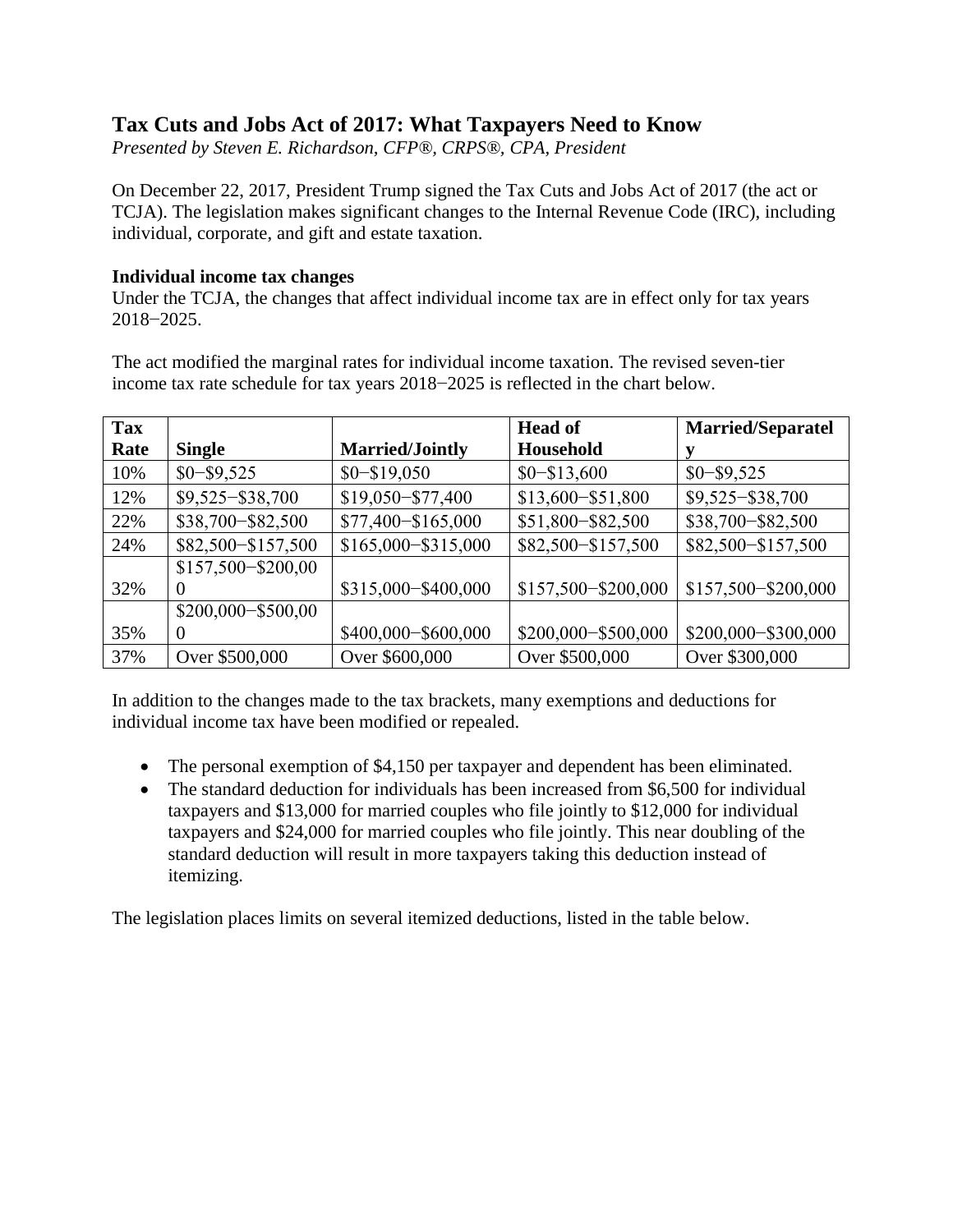| <b>Deduction</b>        | <b>Changes Under TCJA</b>                                               |  |  |  |
|-------------------------|-------------------------------------------------------------------------|--|--|--|
| <b>State and local</b>  |                                                                         |  |  |  |
| income tax,             | All deductions for state and local income tax, as well as property tax, |  |  |  |
| property tax            | limited to a maximum of \$10,000                                        |  |  |  |
| Mortgage                | Debt limitation lowered to \$750,000 for new mortgages taken out after  |  |  |  |
| interest deduction      | <b>December 15, 2017</b>                                                |  |  |  |
|                         | Deductible to the extent they exceed 7.5% of adjusted gross income      |  |  |  |
| <b>Medical expenses</b> | (AGI), lowered from the previous threshold of 10% of AGI                |  |  |  |
|                         | No longer deductible at the personal or employer level,                 |  |  |  |
| <b>Moving expenses</b>  | except for military                                                     |  |  |  |
| <b>Miscellaneous</b>    |                                                                         |  |  |  |
| itemized                |                                                                         |  |  |  |
| deductions              | Miscellaneous itemized deductions repealed; no longer deductible        |  |  |  |
| Income phaseout         |                                                                         |  |  |  |
| for itemizing           |                                                                         |  |  |  |
| deductions              | No phaseout for itemizing deductions                                    |  |  |  |

#### **Miscellaneous individual income tax changes**

In addition to the major modifications discussed above, several other changes in the act may affect your financial decisions going forward. These are:

**Family tax credits.** The child tax credit has been doubled, from \$1,000 to \$2,000, and the refundable portion of that credit is allowable up to \$1,400. The act also grants a new credit of \$500 for other dependents. These will phase out at income limits of \$200,000 (single) and \$400,000 (married).

**Estate and gift taxes.** Effective January 1, 2018, the individual unified gift and estate tax exemption has been raised to \$11.2 million (up from what was set to be \$5.6 million) and, with portability remaining intact, \$22.4 million for a married couple. The top rate will remain 40 percent. The new rates are set to expire—and return to 2017 levels—at the end of calendar-year 2025.

**Cash donations to charity.** Under 2017 law, gifts of cash to charity offered a taxpayer the ability to deduct the contribution, up to 50 percent of AGI. The act has increased the limitation to 60 percent of the taxpayer's AGI.

**Education planning.** The act includes an expansion of 529 savings plans that allows families to save for K−12 expenses, in addition to college expenses. 529 plans will also be able to use qualified distributions for elementary and secondary school expenses, up to \$10,000 per year, per student.

**1031 exchanges.** As of January 1, 2018, 1031 exchanges have been limited to real property.

**Affordable Care Act individual mandate.** The act eliminates the penalty imposed under the IRC for individuals who do not maintain individual health care coverage.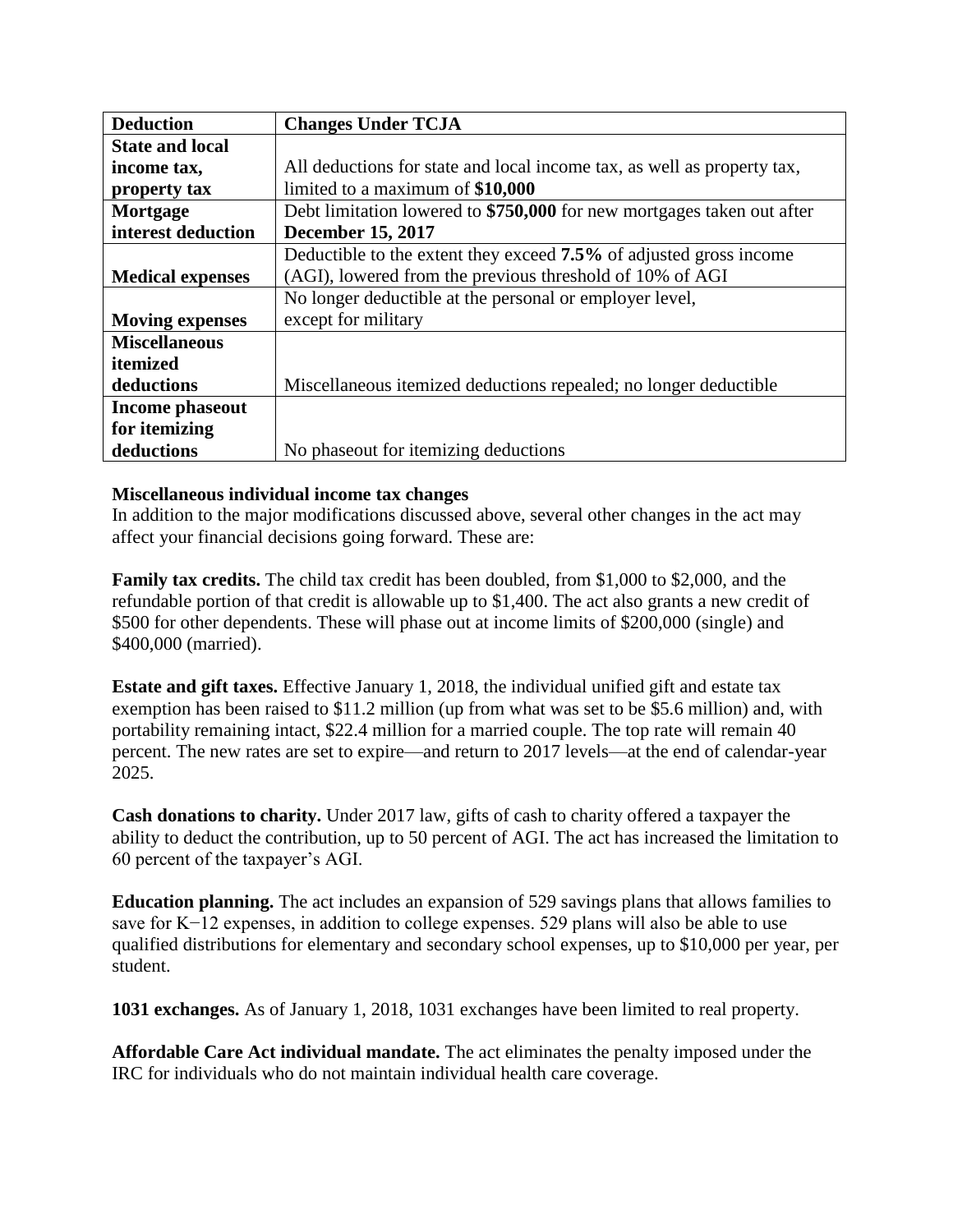**Individual alternative minimum tax (AMT).** The individual AMT exemption amount has increased to \$70,300 for individual filers and \$109,400 for joint filers. The phaseout for the AMT exemption has increased to \$500,000 for individuals and \$1 million for married couples. With enactment of the act, fewer Americans will be subject to the AMT.

**Retirement recharacterizations.** Beginning January 1, 2018, the act eliminates the ability for a taxpayer to unwind a Roth conversion and "recharacterize" back to a traditional IRA.

### **Pass-through business income**

Under previous tax law, all pass-through business income was taxed at the individual taxpayer's marginal rate, as is most ordinary income. Under the TCJA, qualified pass-through business income will be addressed in a new IRC Section 199A.

The general rule under the TCJA gives pass-through business entities a maximum deduction of 20 percent of the nonwage allocation of qualified business income (QBI) from the trade or business. But the deduction may be reduced, or even eliminated, when **taxable income** exceeds the following limits:

- **For individuals:** Taxable income over \$157,000
- **For married couples:** Taxable income over \$315,000

When the taxpayer's taxable income exceeds those limitations, the deduction will be the lesser of 20 percent of QBI or the greater of the two amounts produced by running wage and capital tests as follows:

- 1. 50 percent of W-2 wages paid on behalf of the business; or
- 2. The sum of 25 percent of W-2 wages and 2.5 percent of the unadjusted basis of all QBI property (depreciable business property).

**Certain service professionals (e.g., attorneys, accountants, financial professionals).** If a person's pass-through entity is in a "specified service business," the deduction is reduced pro rata for taxable incomes between \$157,000 and \$207,500 for individual filers and \$315,000 and \$415,000 for married filing jointly. The deduction is disallowed completely if taxable income exceeds \$207,500 for an individual and \$415,000 for married taxpayers filing jointly.

**Please note:** Additional guidance is anticipated from the IRS or the U.S. Department of the Treasury regarding the pass-through taxation deduction.

#### **Corporate taxation**

Although the changes to how individual income is taxed are set to expire at the end of 2025, the corporate tax changes provided for in the TCJA will be permanent. One of the largest tax cuts in the legislation lowers the corporate tax rate from 35 percent to 21 percent, effective January 1, 2018. Furthermore, the TCJA completely repeals the corporate AMT. The act also imposes some limitations on certain corporate tax deductions, including those for net operating loss, business interest, and R&D expenditures.